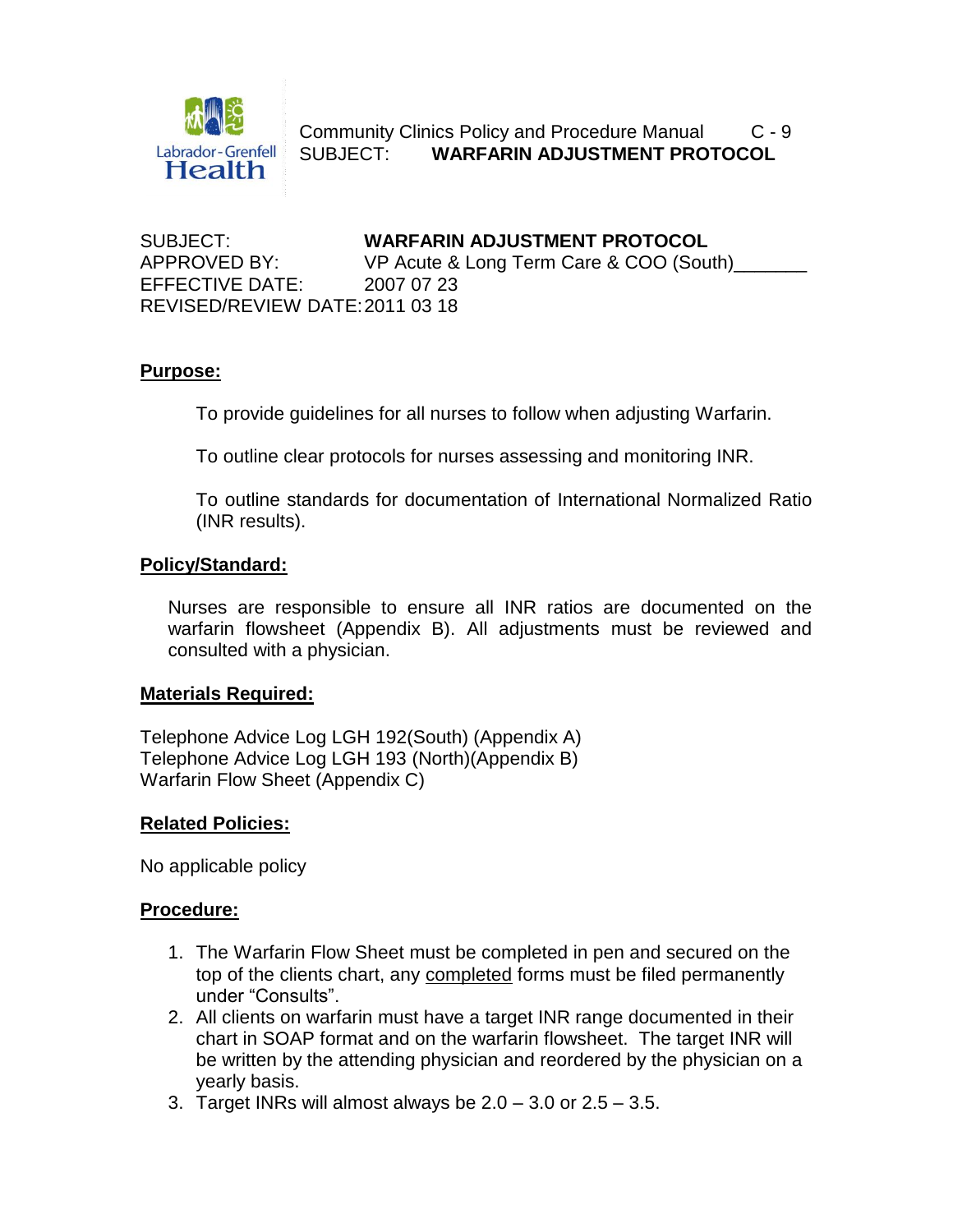

4. The indication for warfarin must be clearly documented and when requesting adjustments, physicians should be informed by telephone and followed by a telephone advice log and printed PT INR result sheet.

- 5. If active bleeding, physician consult is required. If bleeding, the below table **does not** apply.
- 6. For response to INR result, see the following tables.
- 7. If INR is not within range or warfarin changes are required, contact your physician.
- 8. If INR is within 0.2 of target, and previous INR was good, then no corrections are required and recheck in 7 – 10 days.

### **For Readjustment:**

- 1. Physicians must be consulted by telephone and followed by a telephone advice log, (Appendix A), Warfarin flowsheet (Appendix B) and printed PT INR result sheet for any readjustment.
- 2. Nurses must complete the warfarin flowsheet (Appendix B) including date, current dose of warfarin, INR result, any changes to the dose, when to repeat INR and nurse's signature.

### **For maintenance**:

- 1. Determine target INR and reflect this on the flow sheet (Appendix B).
- 2. Document each INR result on the flowsheet (Appendix B). Determine if correction required.
- 3. Review flow sheet (Appendix B) to determine previous weekly dose.
- 4. The number of consecutive normal readings shall be equivalent to the timing of the next weekly INR testing. The maximum time between readings is 4 weeks. Example – if a patient has had 1 normal reading, the next INR would be in 1 week; 2 consecutive normal-INR in 2 weeks; 3 consecutive normal-INR in 3 weeks,4 normal-INR in 4 weeks; 5 normal, INR in 4 weeks.
- 5. Routine INRs should not be taken on Fridays to avoid delays in follow-up.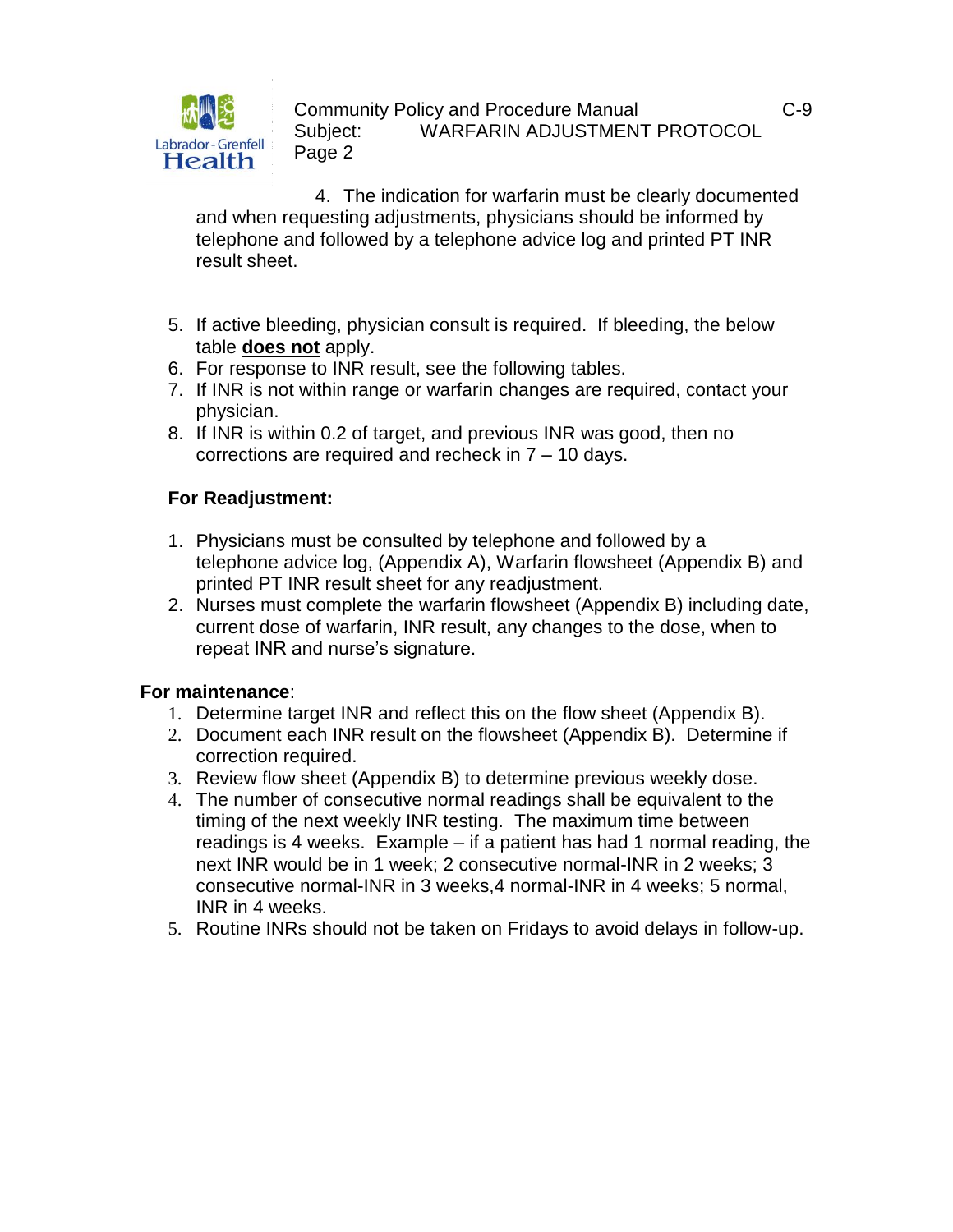

# **Response to Target INR 2.0 to 3.0**

| <b>INR</b>   | < 2.0             | $2.0 - 3.0$                     | $3.1 - 4.0$    | 4                 |
|--------------|-------------------|---------------------------------|----------------|-------------------|
| Action       | <b>Contact MD</b> | Continue on same Contact MD     |                | <b>Contact MD</b> |
|              | during working    | dose. No need to during working |                |                   |
|              | hours for dose    | contact MD.                     | hours for dose |                   |
|              | adjustment        |                                 | adjustment     |                   |
| Get next INR | week              | Number of                       | week           | At MDs            |
|              |                   | consecutive                     |                | discretion        |
|              |                   | readings in range               |                |                   |
|              |                   | 1 week. $**$                    |                |                   |
|              |                   | (to a maximum                   |                |                   |
|              |                   | time b/t rechecks               |                |                   |
|              |                   | is 4 weeks)                     |                |                   |

## **Response to target INR 2.5 to 3.5**

| <b>INR</b>   | <2.5              | $2.5 - 3.5$                     | $3.6 - 4.5$    | > 4.5      |
|--------------|-------------------|---------------------------------|----------------|------------|
| Action       | <b>Contact MD</b> | Continue on same Contact MD     |                | Contact MD |
|              | during working    | dose. No need to during working |                |            |
|              | hours for dose    | contact MD.                     | hours for dose |            |
|              | adjustment        |                                 | adjustment     |            |
| Get next INR | week              | Number of                       | 1 week         | At MDs     |
|              |                   | consecutive                     |                | discretion |
|              |                   | readings in range-              |                |            |
|              |                   | 1 week**                        |                |            |
|              |                   | (maximum time                   |                |            |
|              |                   | $b/t$ rechecks is 4             |                |            |
|              |                   | weeks)                          |                |            |

\*\* ie. If INR values are within normal limits (WNL) for 3 weeks, recheck INR in 3 weeks. Maximum time between rechecks is 1 month. So even if INR values are WNL for 5 weeks, still recheck INR value at 4 weeks.

### **Reference:**

American Family Physician: Warfarin Therapy: Evolving Strategies in Anticoagulation. @ http://www.aafp.org/afp/990201ap/635.html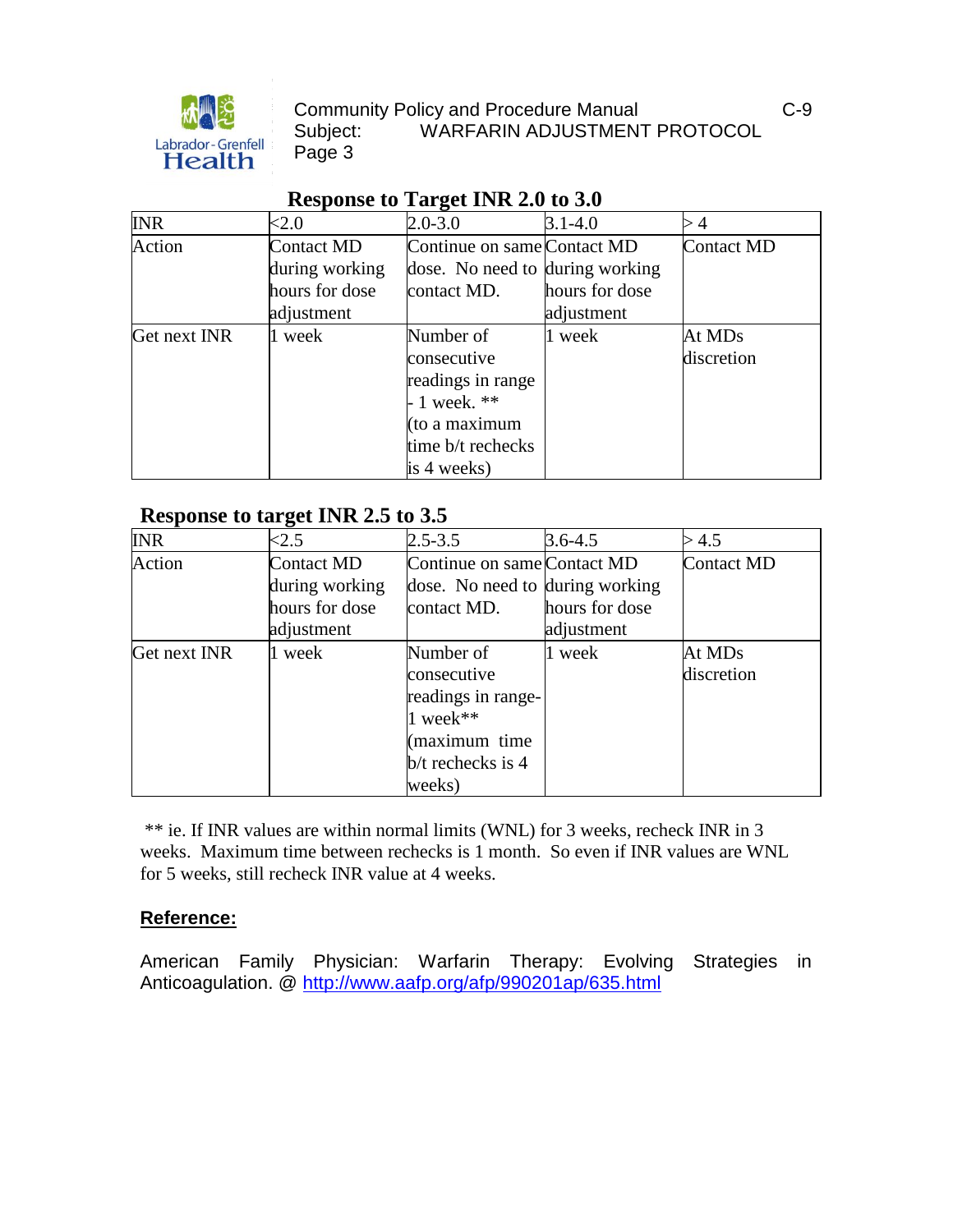

## **Appendix A**

**TELEPHONE CONSULTATION LOG**

| Date of Birth:                                                                                   |                                                                             |                                    |  |  |  |  |  |
|--------------------------------------------------------------------------------------------------|-----------------------------------------------------------------------------|------------------------------------|--|--|--|--|--|
|                                                                                                  |                                                                             |                                    |  |  |  |  |  |
| Province:                                                                                        |                                                                             |                                    |  |  |  |  |  |
| Date/Arrival Time at Clinic______________Triage level: D Non Urgent D Urgent D Emergency         |                                                                             |                                    |  |  |  |  |  |
|                                                                                                  |                                                                             |                                    |  |  |  |  |  |
| T _________ HR ________ RR________ B/P ________ SPO <sub>2</sub> _______ Gluc. _________<br>V/S: |                                                                             |                                    |  |  |  |  |  |
|                                                                                                  |                                                                             |                                    |  |  |  |  |  |
|                                                                                                  |                                                                             |                                    |  |  |  |  |  |
| Time: _______________ Nurse's Assessment/Intervention: _________________________                 |                                                                             |                                    |  |  |  |  |  |
|                                                                                                  |                                                                             |                                    |  |  |  |  |  |
|                                                                                                  |                                                                             |                                    |  |  |  |  |  |
|                                                                                                  |                                                                             |                                    |  |  |  |  |  |
|                                                                                                  |                                                                             |                                    |  |  |  |  |  |
|                                                                                                  |                                                                             | Signature: ____________________    |  |  |  |  |  |
|                                                                                                  |                                                                             |                                    |  |  |  |  |  |
|                                                                                                  |                                                                             |                                    |  |  |  |  |  |
|                                                                                                  |                                                                             |                                    |  |  |  |  |  |
|                                                                                                  |                                                                             |                                    |  |  |  |  |  |
|                                                                                                  |                                                                             |                                    |  |  |  |  |  |
|                                                                                                  |                                                                             |                                    |  |  |  |  |  |
|                                                                                                  |                                                                             | Signature: ____________________    |  |  |  |  |  |
|                                                                                                  |                                                                             | Initial: _________________________ |  |  |  |  |  |
|                                                                                                  | <b>FACSIMILE INFORMATION</b>                                                |                                    |  |  |  |  |  |
| To Referral Centre: ________                                                                     |                                                                             |                                    |  |  |  |  |  |
| Clinic<br>From                                                                                   | Clinic Fax # ___________ # Pages (including cover) ___                      |                                    |  |  |  |  |  |
| (Emergency/Urgent Requests): Fax requests to the Emergency Department Fax # (709) 454            |                                                                             |                                    |  |  |  |  |  |
| 2194                                                                                             |                                                                             |                                    |  |  |  |  |  |
| (Non Urgent Requests): Fax requests to the OPD Department Fax # (709) 454 2194                   |                                                                             |                                    |  |  |  |  |  |
|                                                                                                  | This fax is confidential and for the sole use of the intended recipient(s). |                                    |  |  |  |  |  |
|                                                                                                  |                                                                             |                                    |  |  |  |  |  |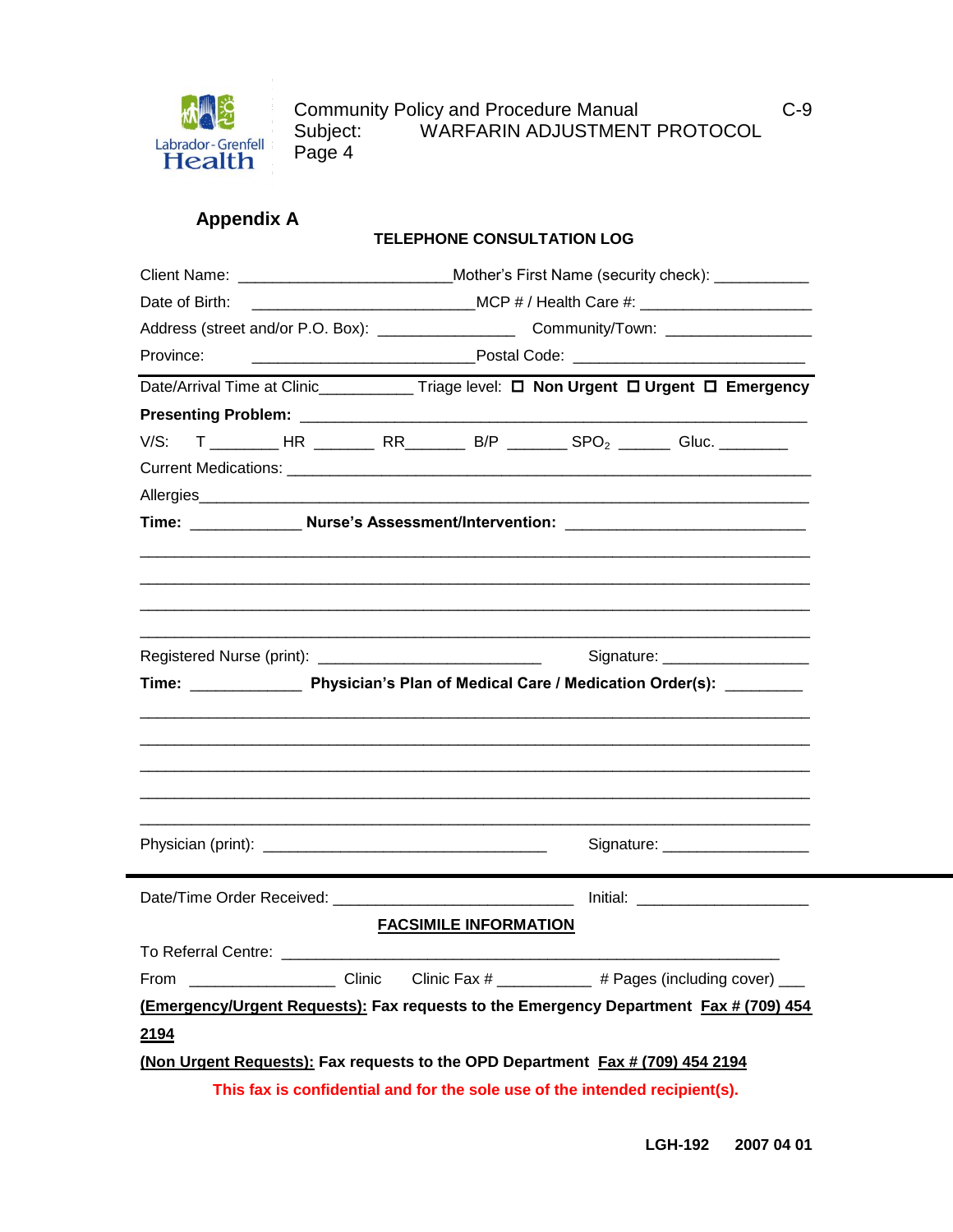| Labrador - Grenfell<br>Health |  |
|-------------------------------|--|

| <b>Appendix B</b>                                             | <b>TELEPHONE CONSULTATION LOG</b>                                                                                                                                       |  |  |  |  |
|---------------------------------------------------------------|-------------------------------------------------------------------------------------------------------------------------------------------------------------------------|--|--|--|--|
|                                                               | Mother's First Name (security check): _________                                                                                                                         |  |  |  |  |
| Date of Birth:                                                | MCP # / Health Care #: ________________________<br><u> 1980 - John Stein, mars and de Britain and de Britain and de Britain and de Britain and de Britain and de Br</u> |  |  |  |  |
|                                                               |                                                                                                                                                                         |  |  |  |  |
| Province:                                                     |                                                                                                                                                                         |  |  |  |  |
|                                                               | Date/Arrival Time at Clinic____________________Triage level: □ Non Urgent □ Urgent □                                                                                    |  |  |  |  |
| <b>Emergency</b>                                              |                                                                                                                                                                         |  |  |  |  |
|                                                               |                                                                                                                                                                         |  |  |  |  |
|                                                               |                                                                                                                                                                         |  |  |  |  |
|                                                               |                                                                                                                                                                         |  |  |  |  |
|                                                               |                                                                                                                                                                         |  |  |  |  |
|                                                               | Time: ______________Nurse's Assessment/Intervention: ___________________________                                                                                        |  |  |  |  |
| Registered Nurse (print): ___________________________________ | Signature: ____________________                                                                                                                                         |  |  |  |  |
|                                                               |                                                                                                                                                                         |  |  |  |  |
| Physician (print):                                            | Signature:                                                                                                                                                              |  |  |  |  |
| Date/Time Order Received: ___________________________________ |                                                                                                                                                                         |  |  |  |  |
|                                                               | <b>FACSIMILE INFORMATION</b>                                                                                                                                            |  |  |  |  |
|                                                               |                                                                                                                                                                         |  |  |  |  |
| From                                                          | ___________________________Clinic Clinic Fax # ______________ # Pages (including cover) _____                                                                           |  |  |  |  |
|                                                               | <b>(Emergency/Urgent Requests): Fax requests to the Emergency Department Fax # (709) 896</b>                                                                            |  |  |  |  |
|                                                               | 4130 (Non Urgent Requests): Fax requests to the OPD Department Fax # (709) 896 4607                                                                                     |  |  |  |  |
|                                                               | This fax is confidential and for the sole use of the intended recipient(s).                                                                                             |  |  |  |  |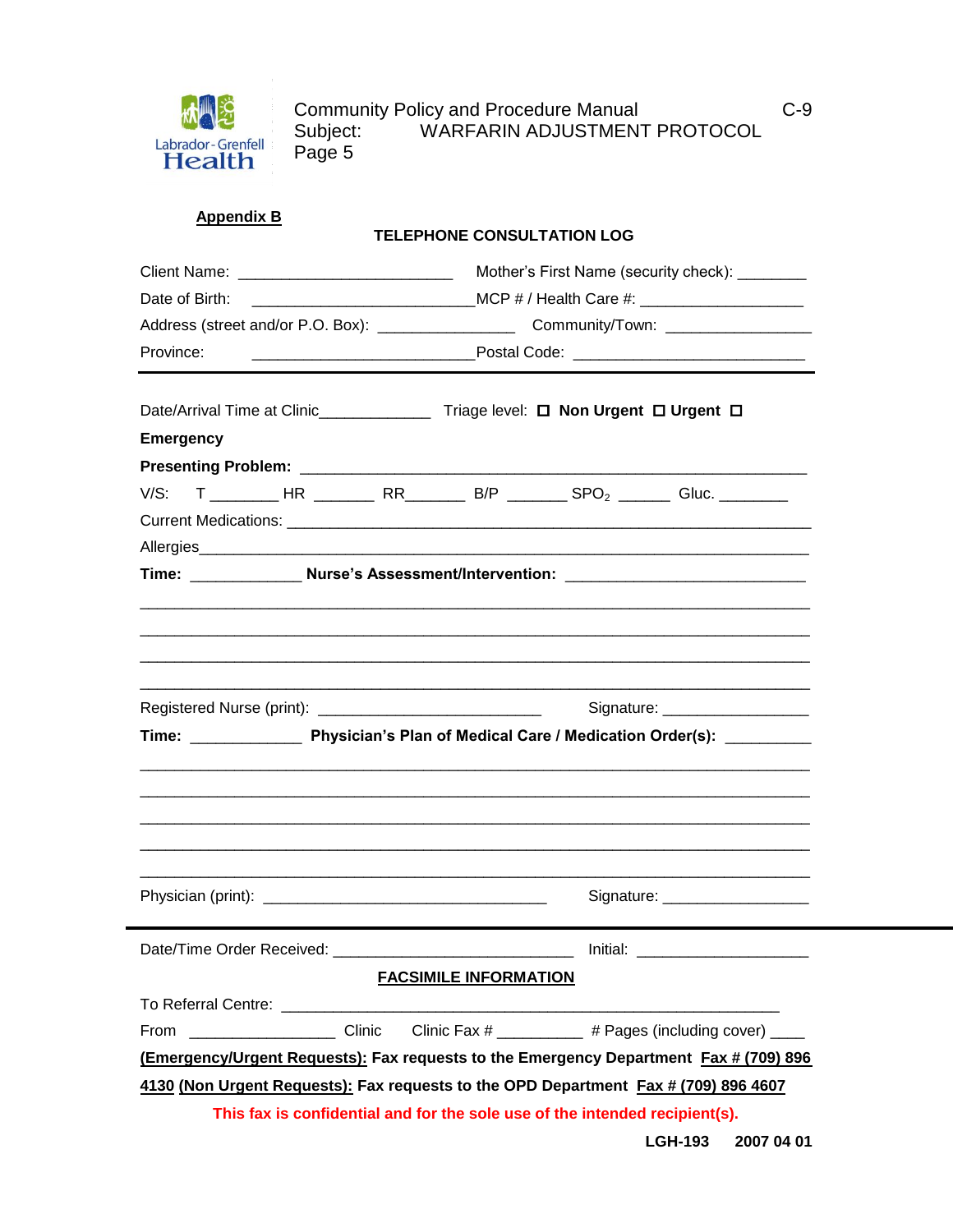

# **Appendix C**

# **Community Clinic\_\_\_\_\_\_\_\_\_\_\_\_\_\_\_\_\_\_\_**

**Warfarin Flowsheet**

| Patient's name:                                                                                                                                                                                                                                                                                                                                                                                      | <b>SLUG</b> |
|------------------------------------------------------------------------------------------------------------------------------------------------------------------------------------------------------------------------------------------------------------------------------------------------------------------------------------------------------------------------------------------------------|-------------|
|                                                                                                                                                                                                                                                                                                                                                                                                      |             |
|                                                                                                                                                                                                                                                                                                                                                                                                      |             |
|                                                                                                                                                                                                                                                                                                                                                                                                      |             |
| Indication for anticoagulation (check one): $\Box$ Atrial fibrillation $\Box$ Deep venous thrombosis<br>$\Box$ Pulmonary embolism<br>$\Box$ Mechanical valve $\Box$ Cerebrovascular accident $\Box$ Other<br>International Normalized Ratio (INR)* target range : $\Box$ 2.0 to 3.0 $\Box$ 2.5 to 3.5 $\Box$ Other:<br>Therapy duration: $\Box$ 3 months $\Box$ 6 months $\Box$ 1 year $\Box$ Other: |             |
|                                                                                                                                                                                                                                                                                                                                                                                                      |             |

*Signature:\_\_\_\_\_\_\_\_\_\_\_\_\_\_\_\_\_\_\_\_\_\_\_\_\_\_\_\_\_\_\_\_\_\_\_\_\_\_\_\_*

*\*\*\*To be reordered on a yearly basis by the physician.*

| Nurse's Name | Initials $\vert N \#$ | Nurse's Name | Initials $\vert$ N # | Nurse's Name | Initials | $\overline{\phantom{1}}$ N # |
|--------------|-----------------------|--------------|----------------------|--------------|----------|------------------------------|
|              |                       |              |                      |              |          |                              |
|              |                       |              |                      |              |          |                              |
|              |                       |              |                      |              |          |                              |

| Date | Current dose | INR | Complications | New dose $\prime$ weekly<br>warfarin dose | Next INR | Initials |
|------|--------------|-----|---------------|-------------------------------------------|----------|----------|
|      |              |     |               |                                           |          |          |
|      |              |     |               |                                           |          |          |
|      |              |     |               |                                           |          |          |
|      |              |     |               |                                           |          |          |
|      |              |     |               |                                           |          |          |
|      |              |     |               |                                           |          |          |
|      |              |     |               |                                           |          |          |
|      |              |     |               |                                           |          |          |
|      |              |     |               |                                           |          |          |
|      |              |     |               |                                           |          |          |
|      |              |     |               |                                           |          |          |
|      |              |     |               |                                           |          |          |
|      |              |     |               |                                           |          |          |